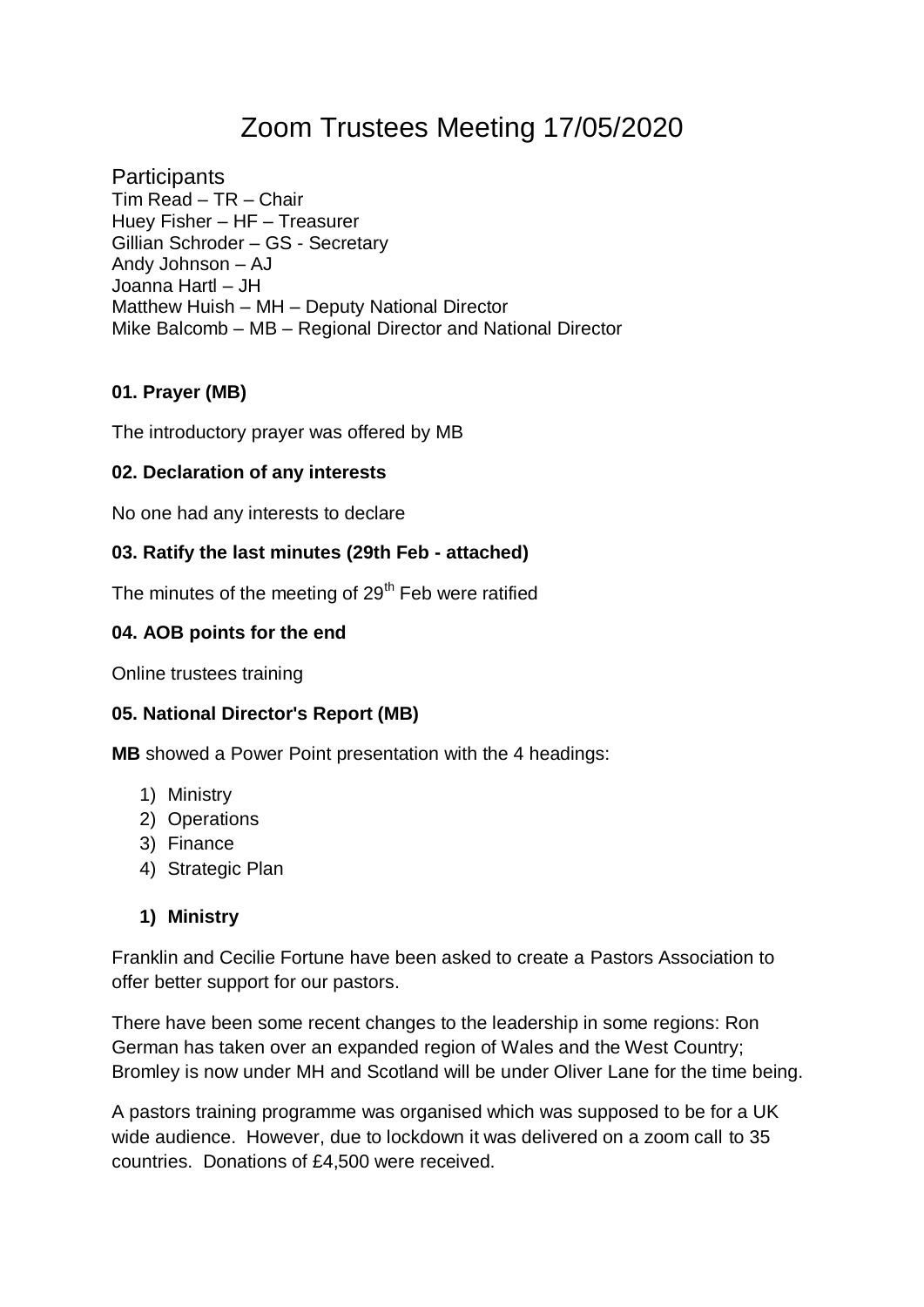Réamonn Bateman is organising a Young Adult service online once a fortnight.

HARP have invited William Haines to give a presentation online every Wednesday and Friday.

The BCLC are teaching ministers every other Monday. David Hanna is giving these lectures.

#### **2) Operations**

A new public facing website was launched by Josh McGuigan.

Sally-Anne Franklin is working on our SMM100.org website.

LG has been re-decorated and re-organised. The café and the York room have been re-furnished.

The ladies' toilets have also been re-furbished.

We had a break-in two weeks ago and the police were called.

We have carried out annual assessments of all employees including pastors.

We are looking for safeguarding training for all staff.

#### **3) Finance**

How we report our finances must be streamlined.

We assessed the impact of Covid-19 on our finances.

We received the go-ahead for the provisional plan for leasing LH.

TM is interested in investing in London property.

There is an idea for a peace embassy in North London.

We are questioning what office space we need with everybody working from home.

# **4) Strategy Plan**

All HQ activities will remain online for the present as staff don't feel comfortable about using public transport.

The Annual gathering may not take place.

All summer workshops are cancelled.

There will be no UK summit.

There is a big online summit planned for June, so we will see how that goes.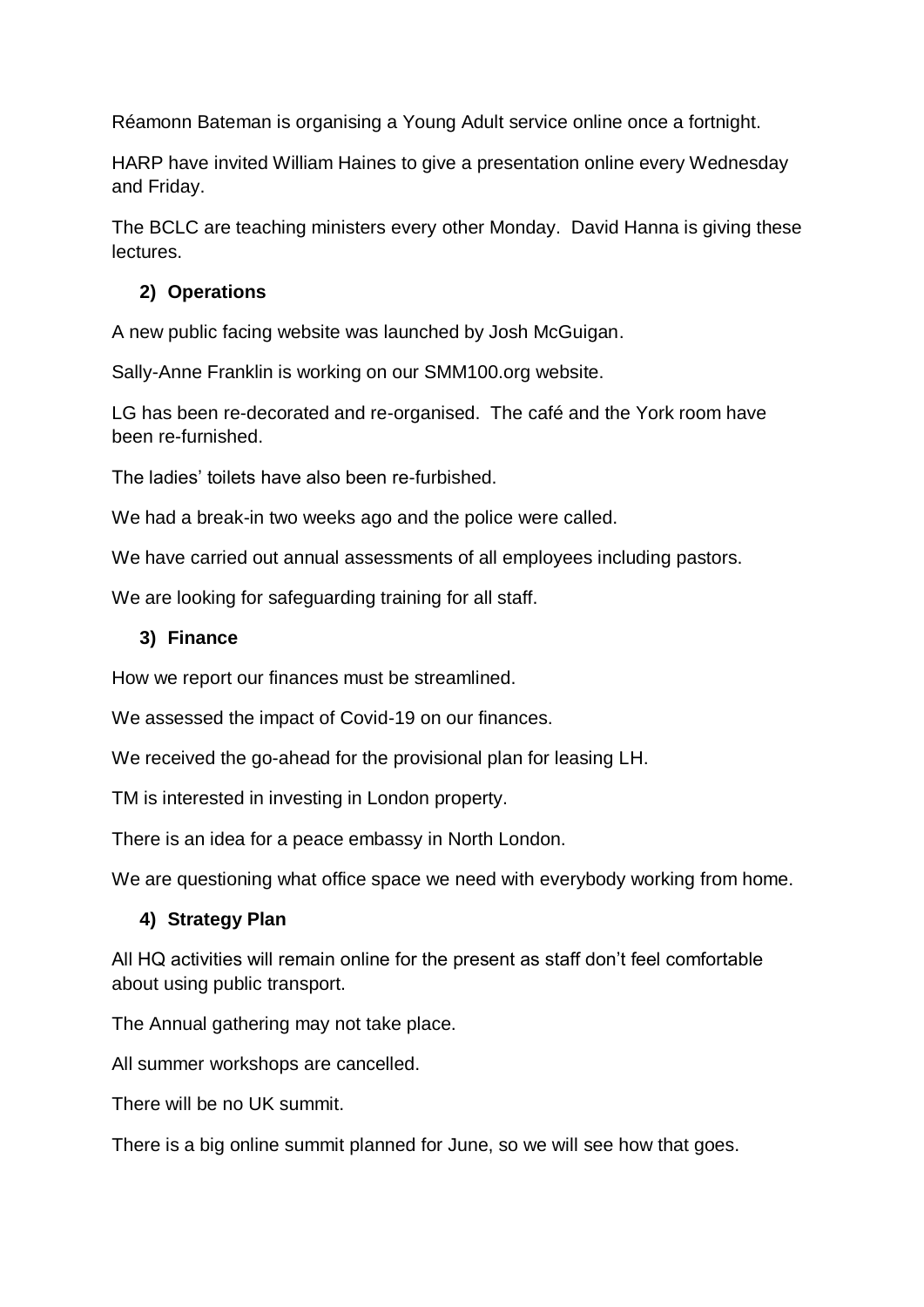**AJ** Who oversaw the renovation work at LG?

**MB** Tom, Sylvia and me. The work was carried out by Valdek and Grant. I am pleased with it.

The centenary exhibition has been set up at LG, but nobody has seen it yet.

**TR** Thank you Mike for that thorough report.

Reports of officers, boards and standing committees:

#### **06. Treasurer's report (HF)**

**HF** Yesterday, I sent you Eddie's financial report. I changed it to make it easier to understand.

LG income is down by 20%. We have 6 or 7 units empty now. Sylvia is marketing them again.

We have received £45,5858 in Gift Aid for 2017,2018 and 2019. It is up to date now. Eddie will claim it every 6 months from now on.

We are making savings of £4,555 per month from the National Budget.

Both LG and Wontner Road are making a good profit. There was a transfer of £169,000 for the year.

We have £133,000 in the Repairs and Renewals fund.

The 2019 salary scales remain the same due to lockdown.

# **Tom O'Connell – Power Point presentation**

We have had an insurance policy with Zurich for the last 20 years. Our policy is specifically designed for charities.

The cost of the policy has increased by £2,834. We have entered into a 3-year agreement giving us a saving of 5% in the first year, 7% in the second year and …in the third year.

Total predicted income £1,114,584

Total wages £228,000 for the year ahead.

What is covered?

The insurance increased because the properties were undervalued. For insurance purposes, we need the re-instatement value, not the market value.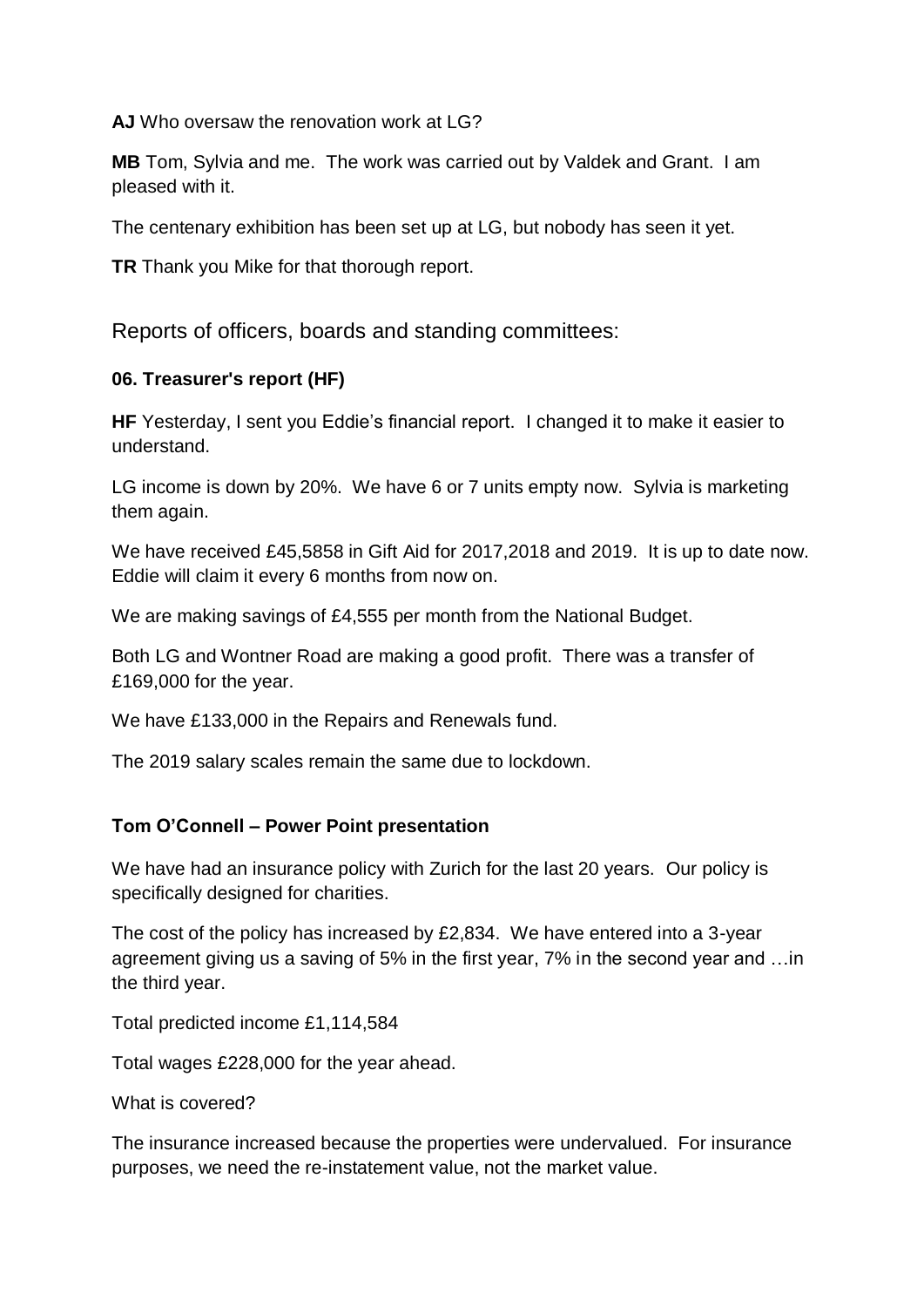Public liability has been raised from £5m to £10m.

Financial and Administration liability has been raised from £500,000 to £10m.

The premiums are now £22,230 per annum.

Buildings and contents £15,843.

**HF -** We are having the re-build valuations done. The consultant needs to look at the plans of the buildings. This should be about 70% of the market value. We can change the valuations when we have them. This should bring down the insurance costs.

**AJ** – Would we be covered for activities in the community if we start new activities?

**HF-** We would have to let them know. We might have to let Zurich know about doing yoga.

**Action Point:**Tim and Andy to put it in writing and send it to Zurich.

**JH** – Are we claiming for business interruption because of the lockdown?

**HF** – It is not included. Pandemics are excluded.

**MB** – It seems that the cost of the insurance is very high. Did we do any research to compare what we are paying with what other organisations are paying?

**HF** – We were going to ask 3 companies. We only lose the discount if we switch.

**AJ** – Is there any help from the government for loss of income?

**Action Point:** Tom to speak to Sylvia. She has had some conversations with Westminster Council.

# **07. Secretary's report (GS)**

**GS** –The Annual Report is being written and will hopefully be ready by the end of June.

# Reports of special committees

# **08. Corporate charity status special committee (on hold) (TR)**

Nothing to report

Unfinished business:

# **09. Our position on sex education (AJ) - suggest we defer this**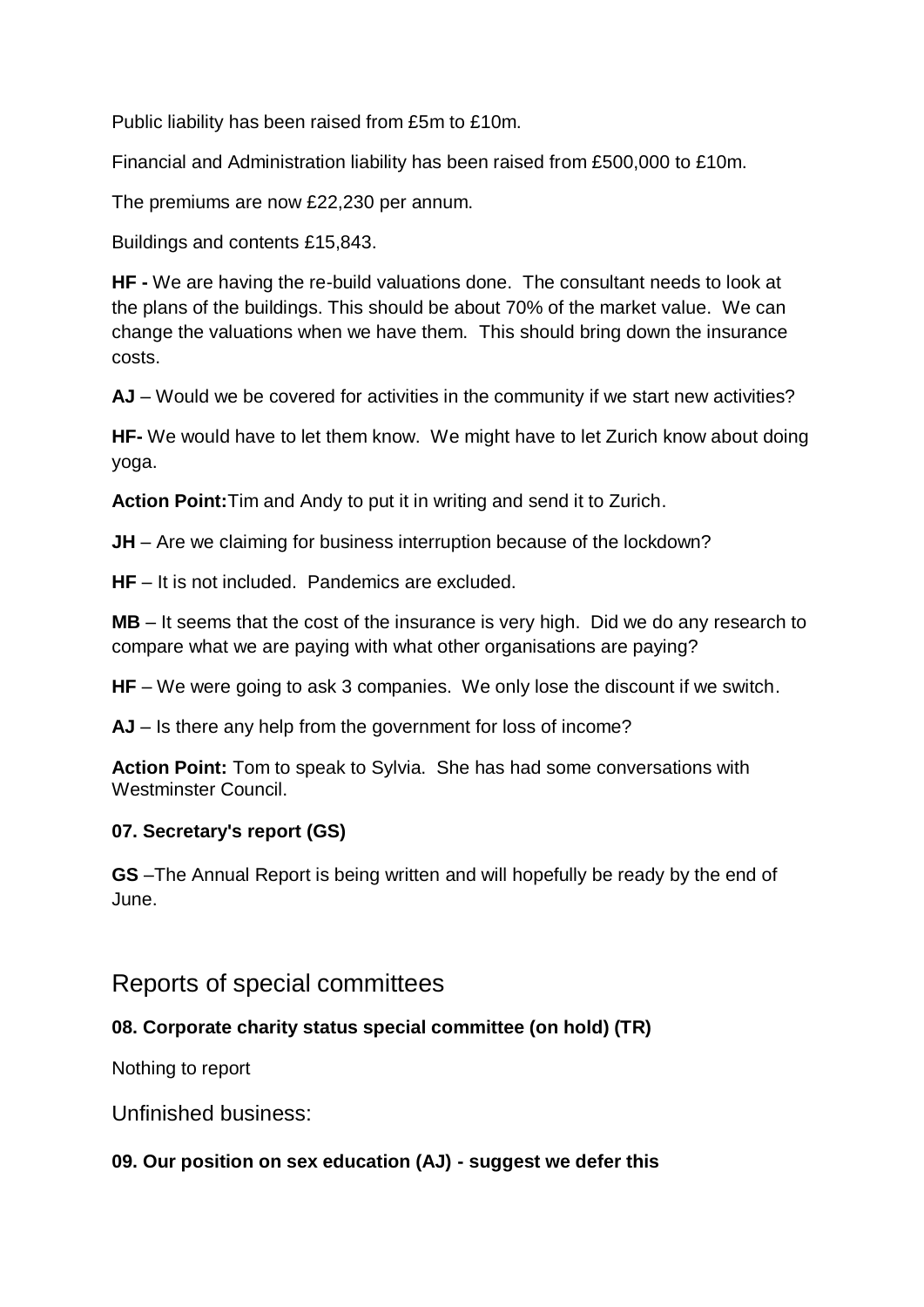Deferred

#### **10. Opening a new bank account (HF)**

**HF –** We decided to switch our bank account to Santander because they will give us a £6,000 incentive.

Sylvia is still waiting for the details of some trustees to be sent to her.

**MB** -A one-time switch fee is not a good enough reason to switch bank accounts.

**TR**-We need to review this decision.

#### **All agree**

**MB** – We need a root and branch review of our financial processes.

#### **11. Check on action points from the last meeting: Research on what other comparably sized charities do with regards paid staff joining the trustee board. (TR) Ask Yebuny Hanna re becoming a trustee (TR)**

**TR** - Paid staff can be trustees if conflicts of interest are managed adequately. However, trustees cannot become paid staff without the permission of the Charities Commission.

Yebuny Hanna is not willing to become a trustee at the moment as she has too much to do.

New Business Requested by MB:

#### **12. An annual review of our risk assessment (Tom can report on the key points of the just-signed insurance document, including new services available to us. (TO)**

Annual Review of our Risk Assessment already dealt with in 06 (Tom O'Connell's report) above

#### **13. A report from the Properties, including financials, appraisals of the managers, and other issues.**

**HF** - Some tenants cannot pay at LG.

Full occupancy at the Farm

Wontner Road – Day care tenant is in difficulties.

LH and CH – no income coming in at all.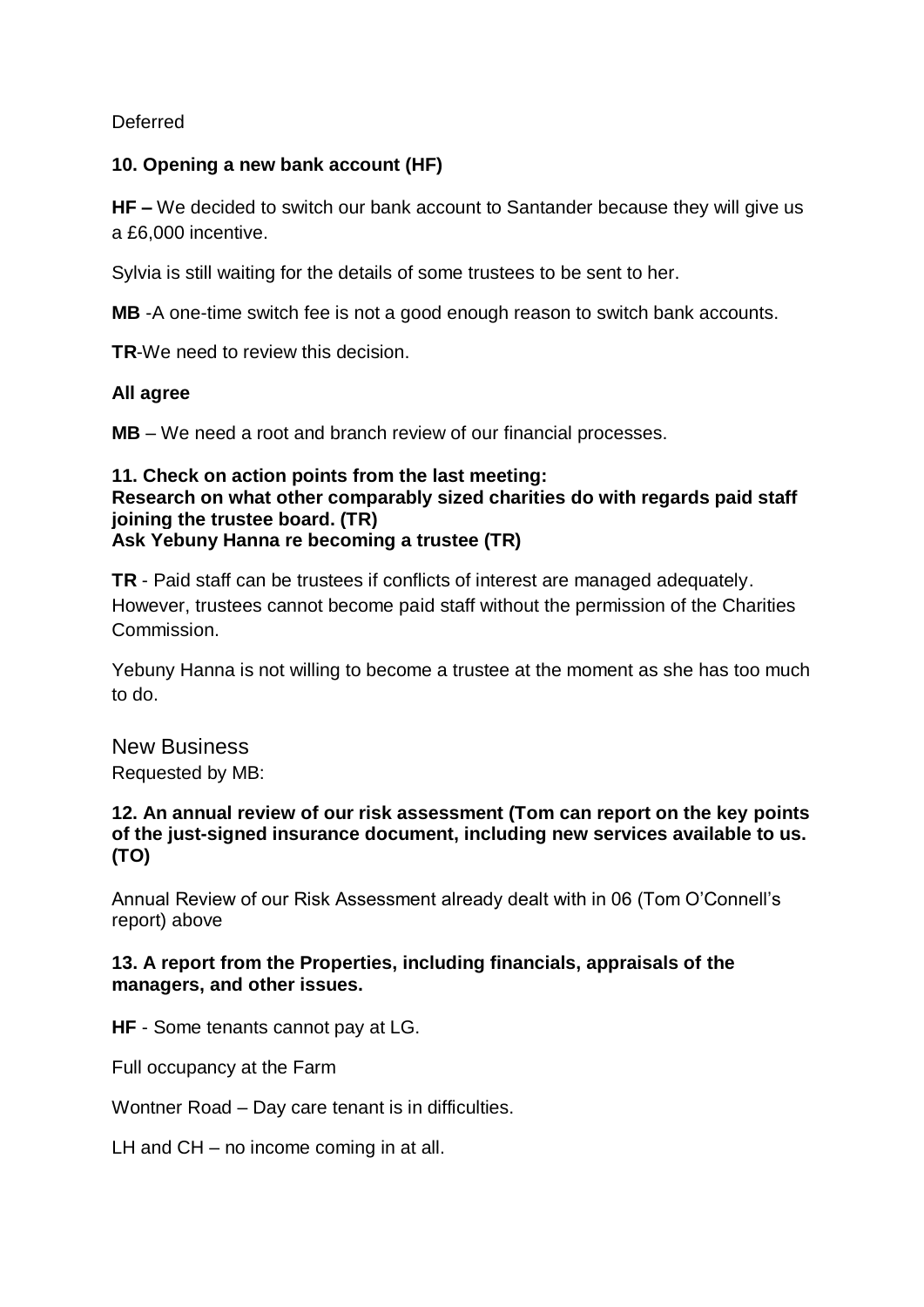The situation at LG is not working very well either. The 5 vacancies all came up before the Covid-19 when the property manager was on a sabbatical.

Key staff cannot be allowed to take sabbaticals or annual leave unless they are covered.

The (PIC) committee should be doing property portfolio tasks. There should be someone dealing with the detail of the properties.

The committee are not able to be line managers.

#### **BREAK**

**14. A review of some larger recurring costs and inviting the Board to consider its future policy, for example,**

**(a) the costs of audit (18000 per annum) is about 3 times what charities with a comparable income pay.**

**MB –** The cost of £18,000 for our audit is 3 times the size of other charities of our size which pay about £5,000. That means that over the last 25 years, we have paid £300,000 extra for audit fees.

If we save this money, we will be able to afford a financial manager.

**(b) the costs of accounting (14000 per annum) with a provider who is far away and with whom we are not particularly satisfied. We might also consider whether to change our fundamental systems.**

**Suggest HF, Eddie H and Sylvia Lau find an accounts consultant with QuickBooks knowledge > recommendation for structural change > get QuickBooks > implement at HQ level > train regions etc > implement at local level. (TR)**

**MB** -Our accountant is not that good. They are not cheap, and they are far away and inaccessible.

We all need to be using QuickBooks or one of the other

We need advice about the kind of accounting system that we need to be using.

**HF** – I have contacted 4 accountants. There are 2 charity accountants in Tooting.

The first charges £1,195 per month + VAT including Payroll and supporting the bookkeeper. - £17,000 pa.

The other possibility is that our bookkeeper does the work and they check it. This costs £650 per month + VAT including payroll - £9360 pa.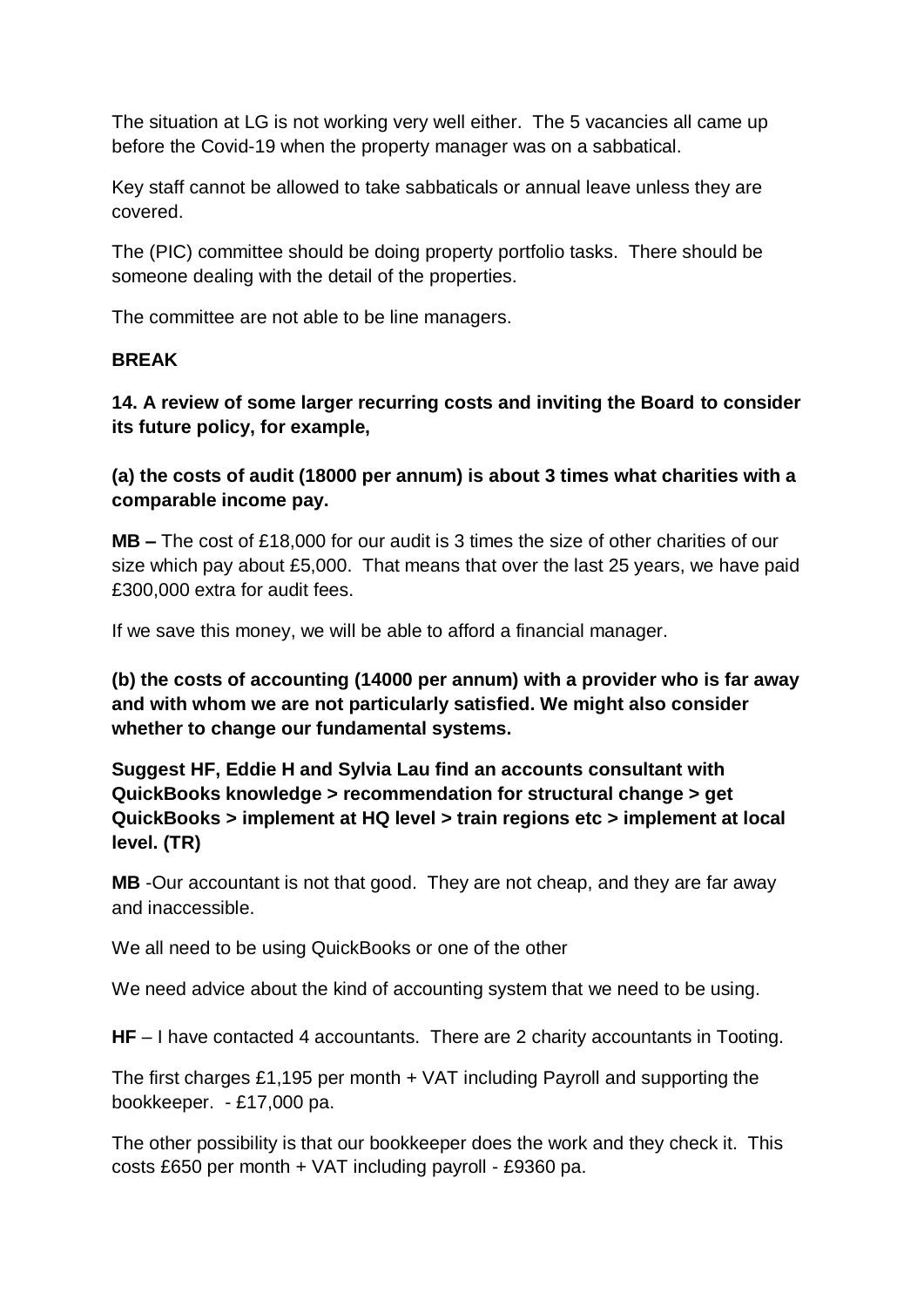We had appointments to meet them, but they were cancelled because of lockdown.

**AJ** – Are we going to ask for references and recommendations?

**MB** – By next meeting we can decide this.

We must be able to afford a full-time finance director. This will save money.

# **15. An annual review of our risk assessment (Tom can report on the key points of the just-signed insurance document, including new services available to us). (TO)**

Tom already made a presentation in 06 above.

#### **16. evaluate the importance of the UPF and WFWP's role in fulfilling our goals and hence what rent we should charge (using an exact figure for the Kent room area). (TR)**

**MB** - We cannot use the Kent Room now because of social distancing. UPF has a weak infrastructure.

# **17. Review of activities and functionality of CoC, NC etc. (TR/MB)**

**MB** – We need three departments: Ministry (pastors, youth and blessing), Operations (HQ, programmes and education) and Finance (properties and accounts).

We need paid management underneath an unpaid trustee board.

The National Council should consist of a National Director, an assistant National Director and one representative from each area.

It is not possible to work with so many people.

Director of Ministry can be Cecilie – she is supported by a large local community.

Director of Finance – we need to employ someone.

Director of Operations - either the Deputy National Director or Tom.

# **18. AOB**

#### **Online Trustee training**

NVCO: <https://booking.ncvo.org.uk/training/categories/webinar>

**MB** - The trustees need education. They will receive online courses between meetings.

**TR** – Look at the email and do whichever training interests you.

**MB** - The trustees can also invite others to join the meetings.